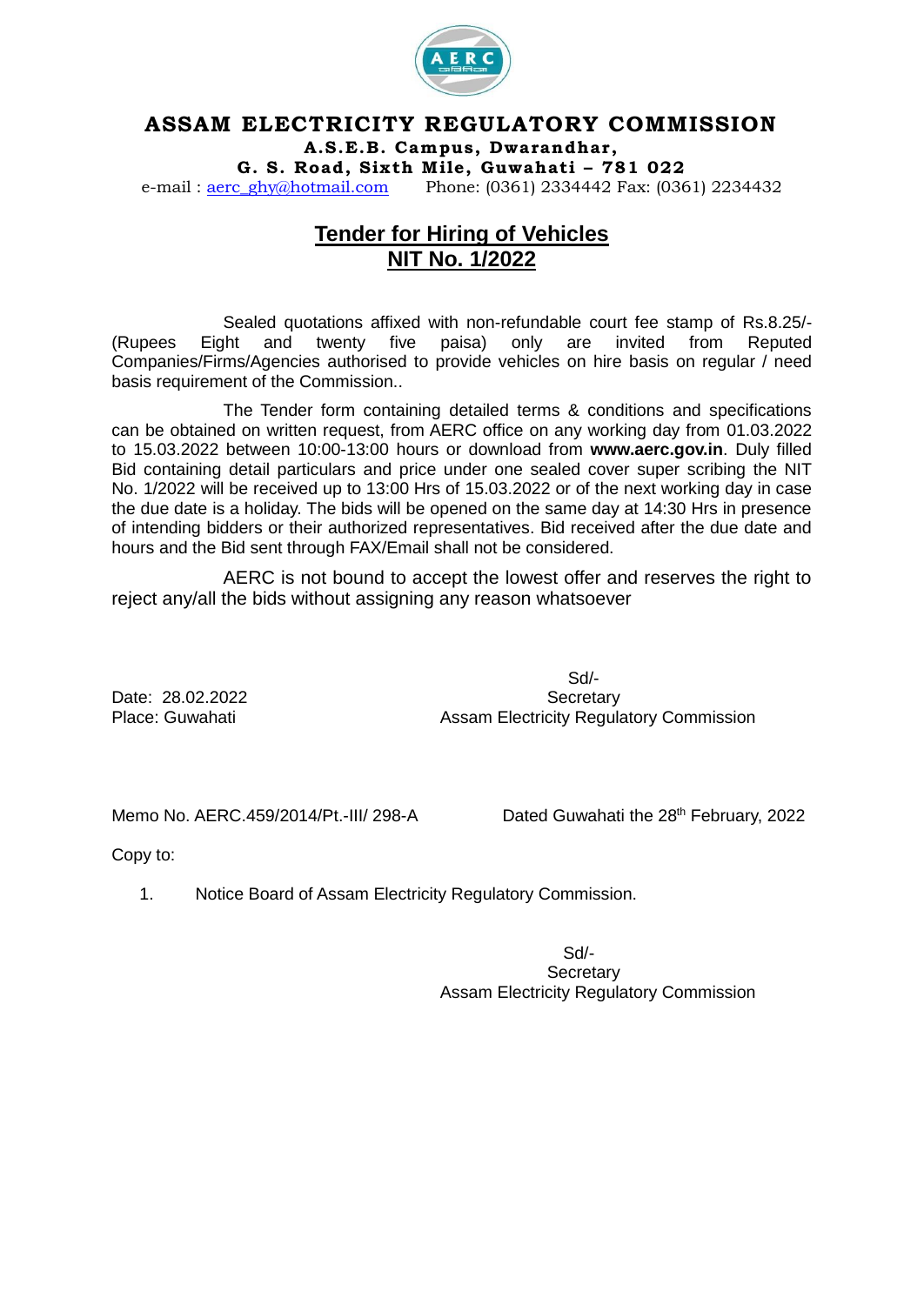## **PROFILE OF THE BIDDER**

| 1. Full Name of Bidder |          |  |
|------------------------|----------|--|
| 2. Address of Office   |          |  |
| Tel No. (Landline)     | Mobile   |  |
|                        | Email ID |  |
| FAX:                   |          |  |

- 3. PAN/GIR No. (Please enclose photocopy):
- 4. GST/Service Tax Registration No. (Please enclose photocopy) :
- 5. Latest Annual Turnover (Please enclose copies of ITR/Audited Balance Sheet and P&L A/c etc.)
- 6. Experience Certificate(s) if any I

(Please enclose copies of documentary evidence i.e. experience certificate(s) specifying satisfactory work completion, value of the work carried out and period of work order from the clients.)

#### 7. Bank Account details

- a. Name and address of Bank
- b. Account no.
- c. MICR no.
- d. IFSC code of Branch
- 12. Any other relevant information

(Signatures)

Name

Designation
<br>
<u>
Designation</u>

Seal: